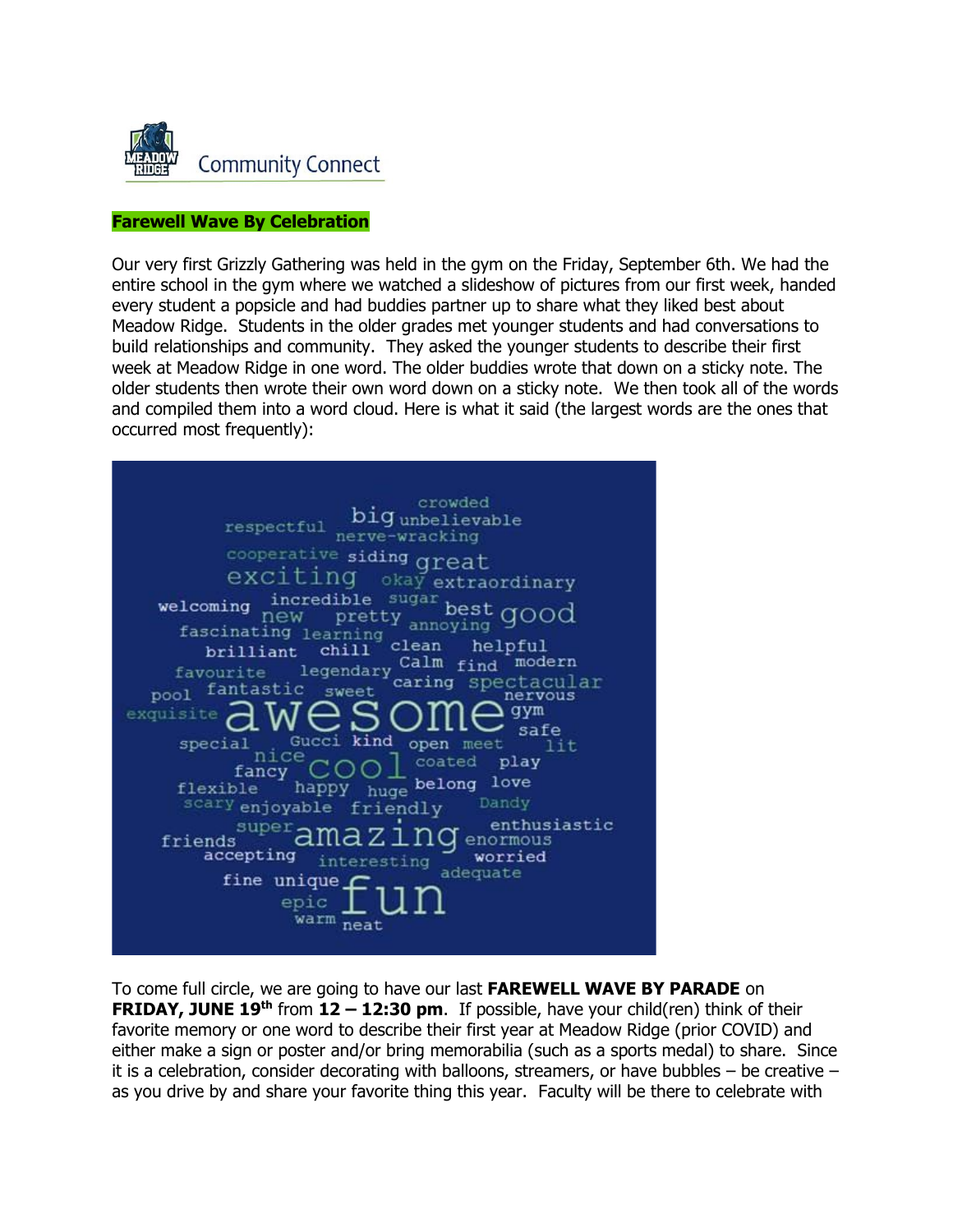you! Please join us as it is our final wave by and we would love to see everyone once more before summer holidays.

## **Spirit Wear**

Thank you to everyone who purchased Grizzly spirit wear in our fundraiser! Orders will be delivered late August so we will call or email when they arrive and arrange times for pick up.

If you missed out on ordering, or decide to grow lots this summer, we will open up another round of orders in the fall.

### **Band Instruments:**

All band instruments need to be returned to the school before June 19th.

Drop off is on **June 15th from 8 to noon** and **June 16th from 12-3.**

Come to the north kindergarten doors.

#### **Jump Rope for Heart Prizes:**

If you would like your child's prize before summer, please call the school to make arrangements for pick up. If not, we will hand out when we return in September.

#### **Kindergarten Registration**

If you have a child starting Kindergarten this fall, you **must complete an on-line registration** form to be officially registered. The paper copies from the Kindergarten Open House were not the registration forms. To ensure we have the proper staffing in place, please complete the on-line registration form at: **[https://www.fsd38.ab.ca//Registration.php](http://track.spe.schoolmessenger.com/f/a/xY05KUEBOXiwE4-HwetbEQ~~/AAAAAQA~/RgRgxj1BP0TPaHR0cDovL3RyYWNrLnNwZS5zY2hvb2xtZXNzZW5nZXIuY29tL2YvYS9MWEk1a0NaRGlfcXJDeVFkZ1VjMVBRfn4vQUFBQUFRQX4vUmdSZ250aTNQMFFvYUhSMGNITTZMeTkzZDNjdVpuTmtNemd1WVdJdVkyRXZVbVZuYVhOMGNtRjBhVzl1TG5Cb2NGY0hjMk5vYjI5c2JVSUtBRVkzcGIxZXQzWjFDbElVWm05eVkyaDFhM0pBWm5Oa016Z3VZV0l1WTJGWUJBQUFBQUl-VwdzY2hvb2xtQgoAR8EJ5V78CzNKUhJza2VldGJAZnNkMzguYWIuY2FYBAAAAAI~)**

Please **upload a copy of your child's birth certificate or applicable Canadian residency document.** If you are unsure if your child(ren) is registered, please contact the office.

## **Important Dates:**

Monday, June 15th: Band Instrument Drop off (8 am to noon)